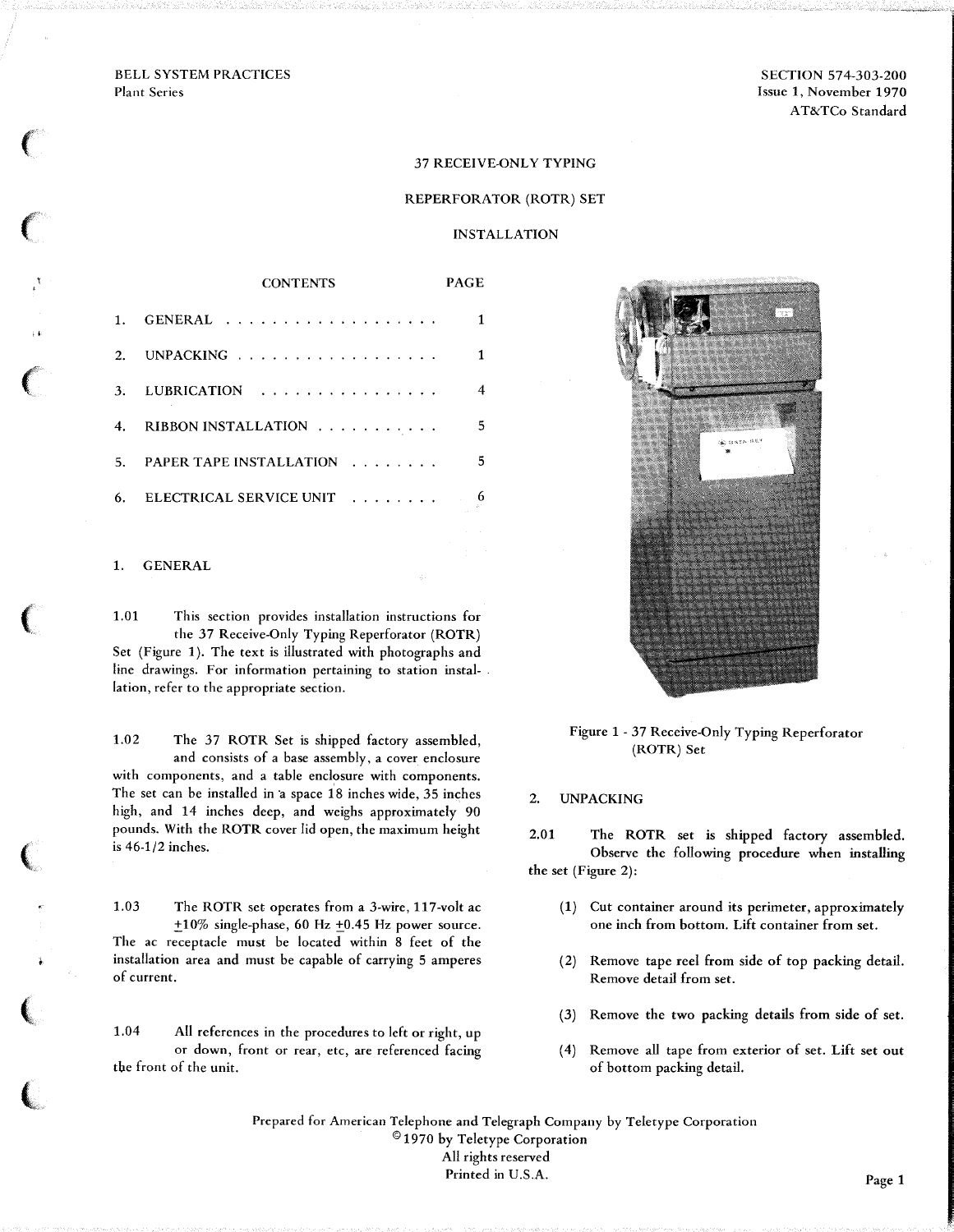## SECTION 574-303-200

- ( 5) Open table door. Remove all packing material.
- (6) Disassemble cover lid and tape winder arm.
- (7) Remove tape from pulley housing and from chad scale (when equipped).
- ( 8) Remove three screws, lockwashers, and flat washers to mobilize reperforator baseplate; save mounting hardware, if intend to reship (Figure 3).

')

")

)

')

)·,

)

**J** 

- (9) Secure cover lid to top of set.
- (10) Mount plastic tape reel.



Figure 2 - Unpacking Procedure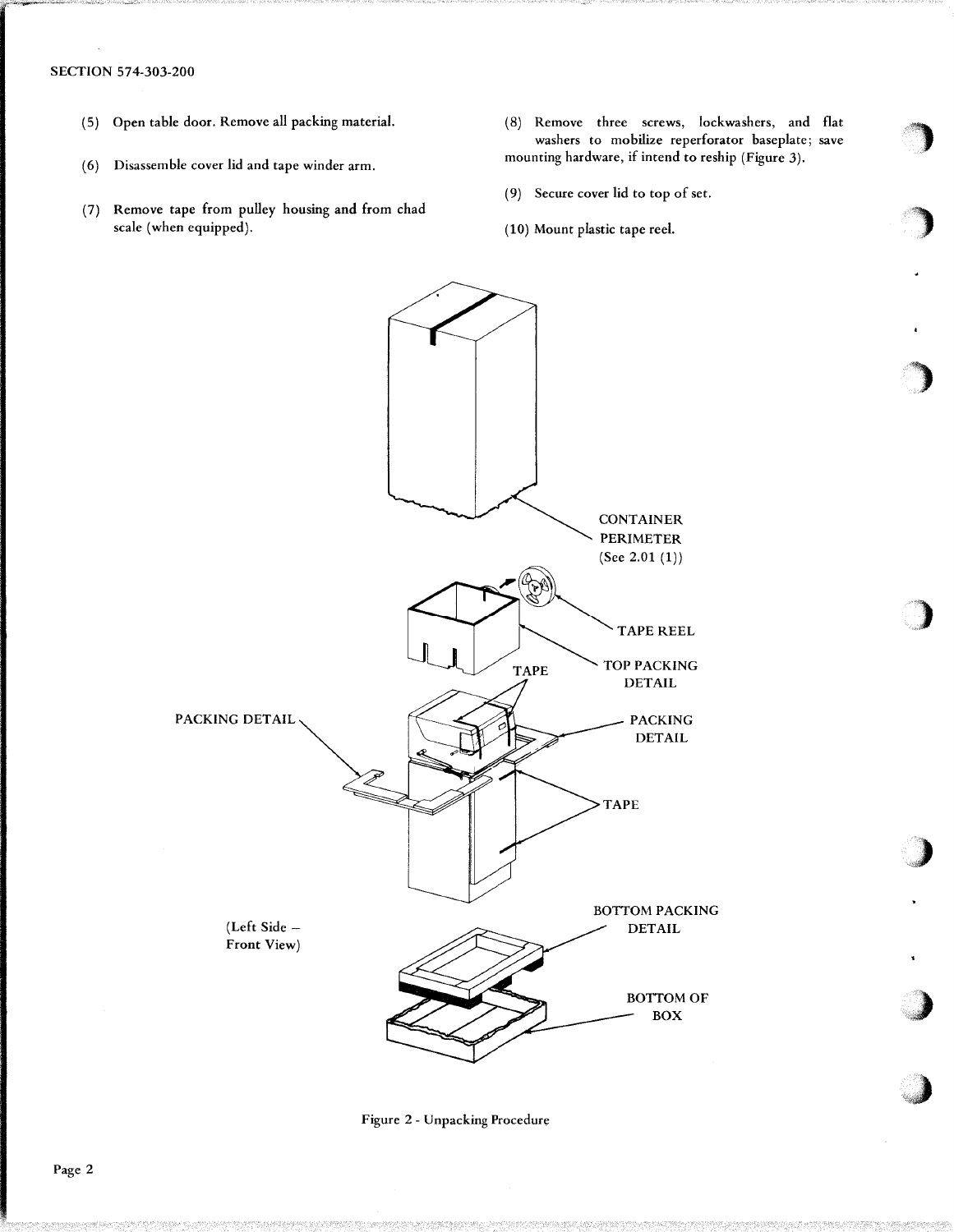

#### REMOVE TO MOBILIZE BASE:

 $\epsilon$ 

 $\epsilon$ 

 $\left($ 

 $\left($ 

 $\big($ 

 $\left($ 

l

Figure 3 - Base Mounting Hardware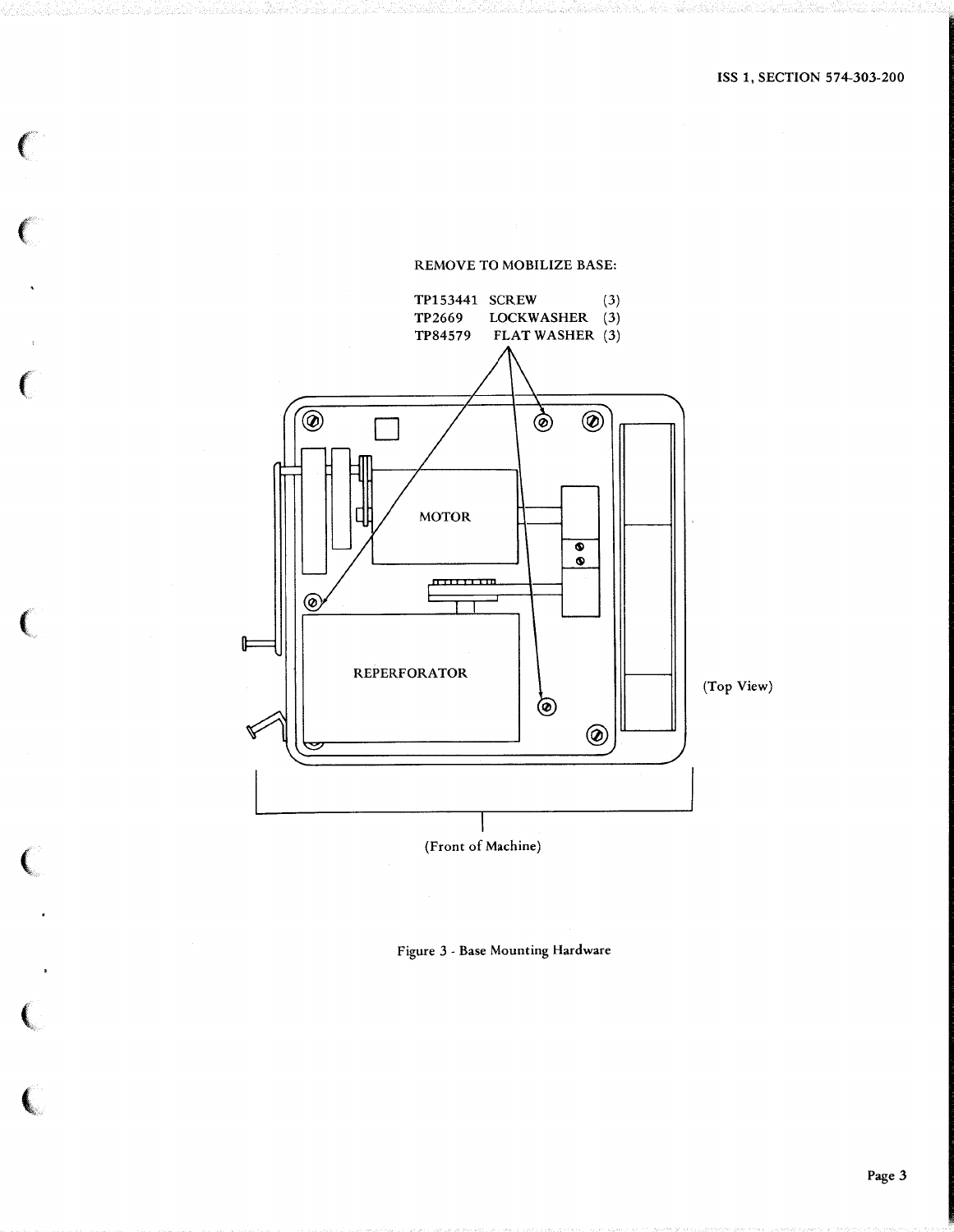## SECTION 574-303-200

2.02 Open the cover lid. A slide arm with a safety latch will hold the lid open. Close the lid by depressing the release tab and raising the lid to its limit. Next, lift the lower end of the slide arm and lower the lid with the release tab depressed. When the latch starts sliding over the top of the stop, release the safety latch (Figure 4 ).

CAUTION: DO NOT CONNECT AC POWER TO THE SET UNTIL THE INSTALLATION IS COM-PLETE AND READY FOR TESTING.

2.03 Connect interface plugs into controller; next connect power supply into 117-volt ac, 60 Hz  $\pm 0.45$ Hz power receptacle.

Note: If power supply is connected before the interface is connected to controller, the equipment may be damaged.

 $\cdot$   $\cdot$   $\cdot$  $\rightarrow$ 

)

)

)

.)

'

,J

### 3. LUBRICATION

3.01 Make a visual inspection of the unit for general lubrication requirements. Check that oil is present on felt washers. Use KS7471 grease where parts rub or move with respect to each other, such as on gears, points of heavy pressure, and some ball bearings; use KS7470 oil on needle bearings. Refer to lubrication section for lubricating specific points and parts.

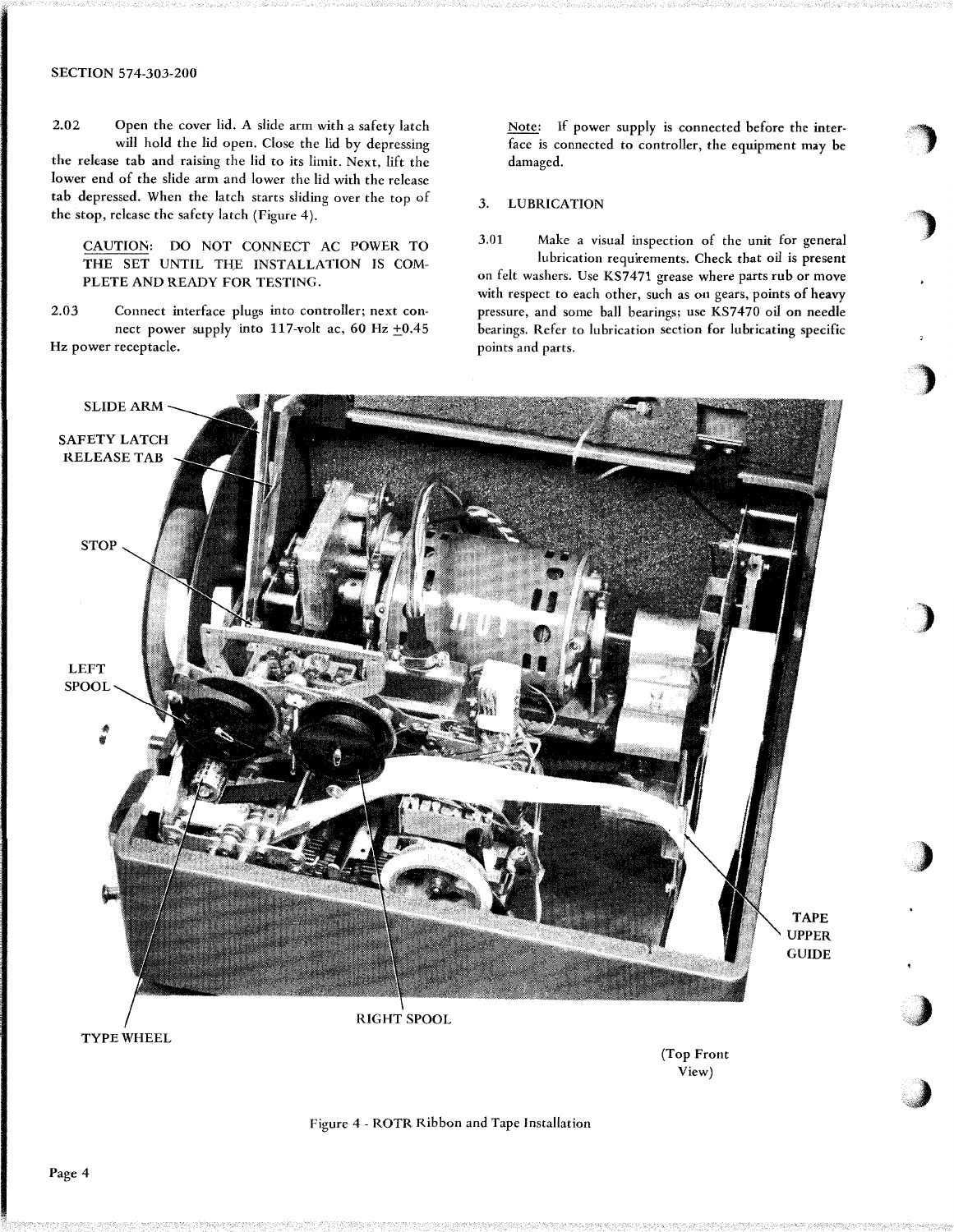$\left($ 

 $\left($ 

 $\left($ 

 $\left($ 

 $\left($ 

(

l

3.02 General requirements for lubricating specific areas of units are as follows:

- (a) Pivot points require two or three drops of oil.
- (b) Felt washers are saturated with oil.
- Cams and sliding surfaces require a film of oil.

3.03 Over lubrication must be avoided; too much oil or grease can drip or be thrown onto other parts. If a part or area is excessively lubricated, remove the excess lubrication with a dry lint-free cloth. Keep all electrical contacts free from oil or grease.

Note: During lubrication of unit, use maintenance pad TP124828 to protect furniture and floor coverings from oil and grease.

4. RIBBON INSTALLATION (Figure 4)

4.01 Lift the lid to its latched up position. The left and right ribbon spools are mounted in a vertical position at the top of the typing reperforator.

- 4.02 Thread the new ribbon on right spool to empty spool on left, as follows:
	- ( 1) Engage the hook on the end of the new ribbon into the hub of the empty spool.
	- (2) To make sure the reversing eyelet has been wound upon the spool, wind a few turns onto the empty spool.
	- (3) Open ribbon spool toggles and insert spools onto the shafts; close ribbon spool toggles.

( 4) The path of the ribbon is off the top of the right spool under the right roller, to the left toward the punch block through pins on the rear reversing arm, through the ribbon guide and under the type wheel, up through the pins on the reversing arm, over the left roller, and down to the right to the top of the left spool. Roll up any slack in the ribbon.

( 5) Close the lid.

## 5. PAPER TAPE INSTALLATION (Figures 4 and 5)

5.01 Lift the lid to its latched up position. Insert the tape reel disc into the tape roll and place the tape into its supply container.



Figure 5 - ROTR Tape Threading Procedure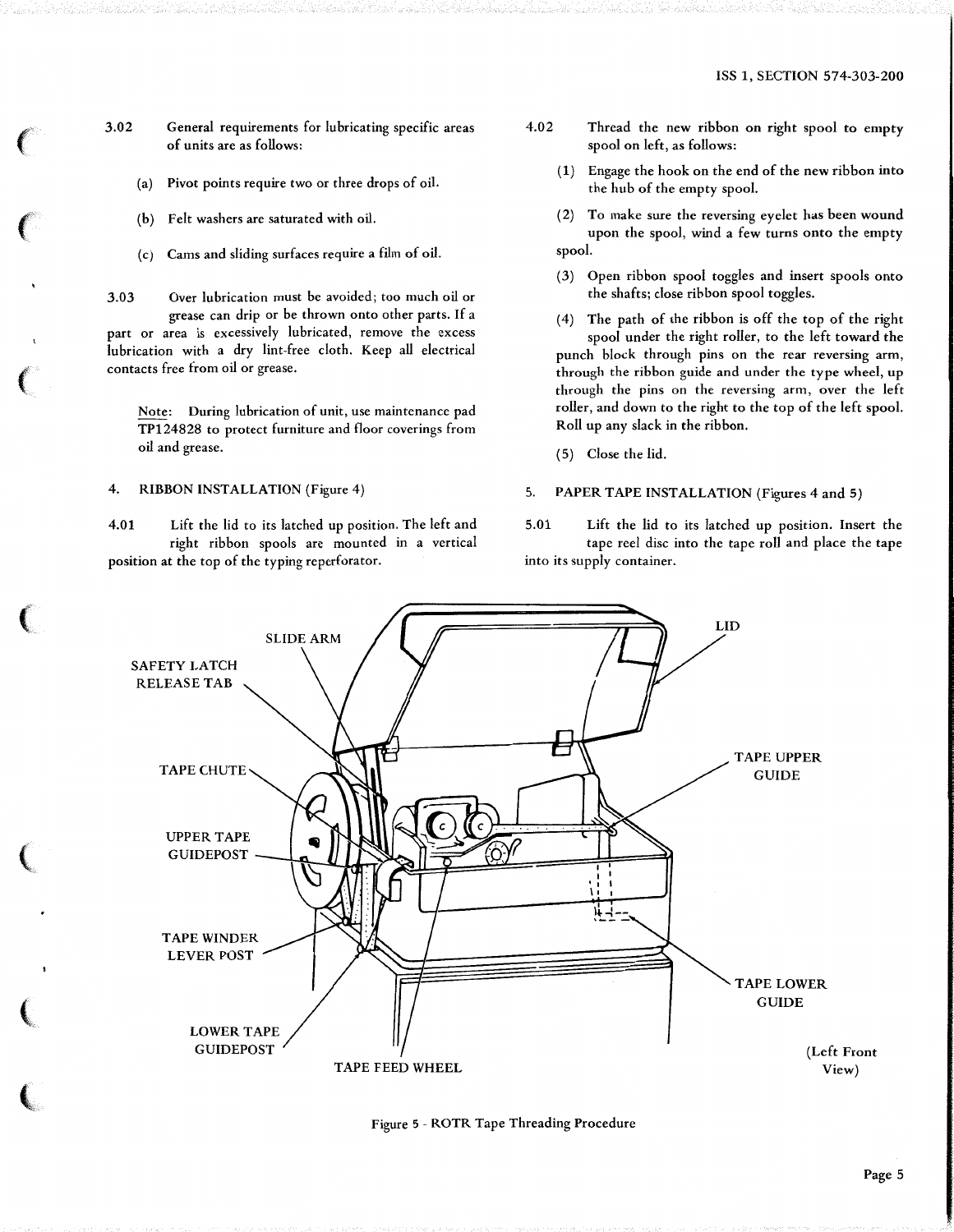#### SECTION 574-303-200

5.02 Route tape through bottom guide roller, over the upper guide and into the reperforator tape guide.

5.03 While turning the feed wheel by hand, push the tape until it engages the feed wheel and feeds through the punch block.

5.04 Continue feeding the tape through the tape chute, under the lower tape guidepost, over the upper tape guidepost, and under the tape winder lever post, until it can be threaded into the tape reel. Close the lid.

Note 1: If the tape chute is used for torn tape operation, omit the threading operations after the tape is inserted through the tape chute.

Note 2: Punching of code precedes typing on tape by 6-1/2 character positions.

#### 6. ELECTRICAL SERVICE UNIT

6.01 For maintenance and servicing, the electrical service unit may have to be removed. See 37 ROTR

')

 $\cdot$ 

'')

)

)

*,)* 

;,J

Set Removal and Replacement of Components, Section 574-303-702. Cable routing information for the 37 ROTR Set is shown in Figure 6.

6.02 Both the primary and auxiliary ROTR units use the same two circuit cards (Figure 7). Circuit cards used in the electrical service unit are receiving card and ROTR control card.

6.03 All fuses are located in the power supply pack. Amperage is shown by each fuse (Figure 8).

CAUTION: DO NOT REMOVE FUSES WITH POWER CONNECTED. IF -12-VOLT FUSE IS REMOVED OR BLOWN, THE +12-VOLT FUSE WILL ALSO BE BLOWN.

Fuses used in the power pack are TP321955 2.5 amperes F-101, TP171658 3.0 amperes F-102, TP129919 4.0 amperes (SL-BL) F-103, and TP143306 1.0 amperes (SL-BL) F-104.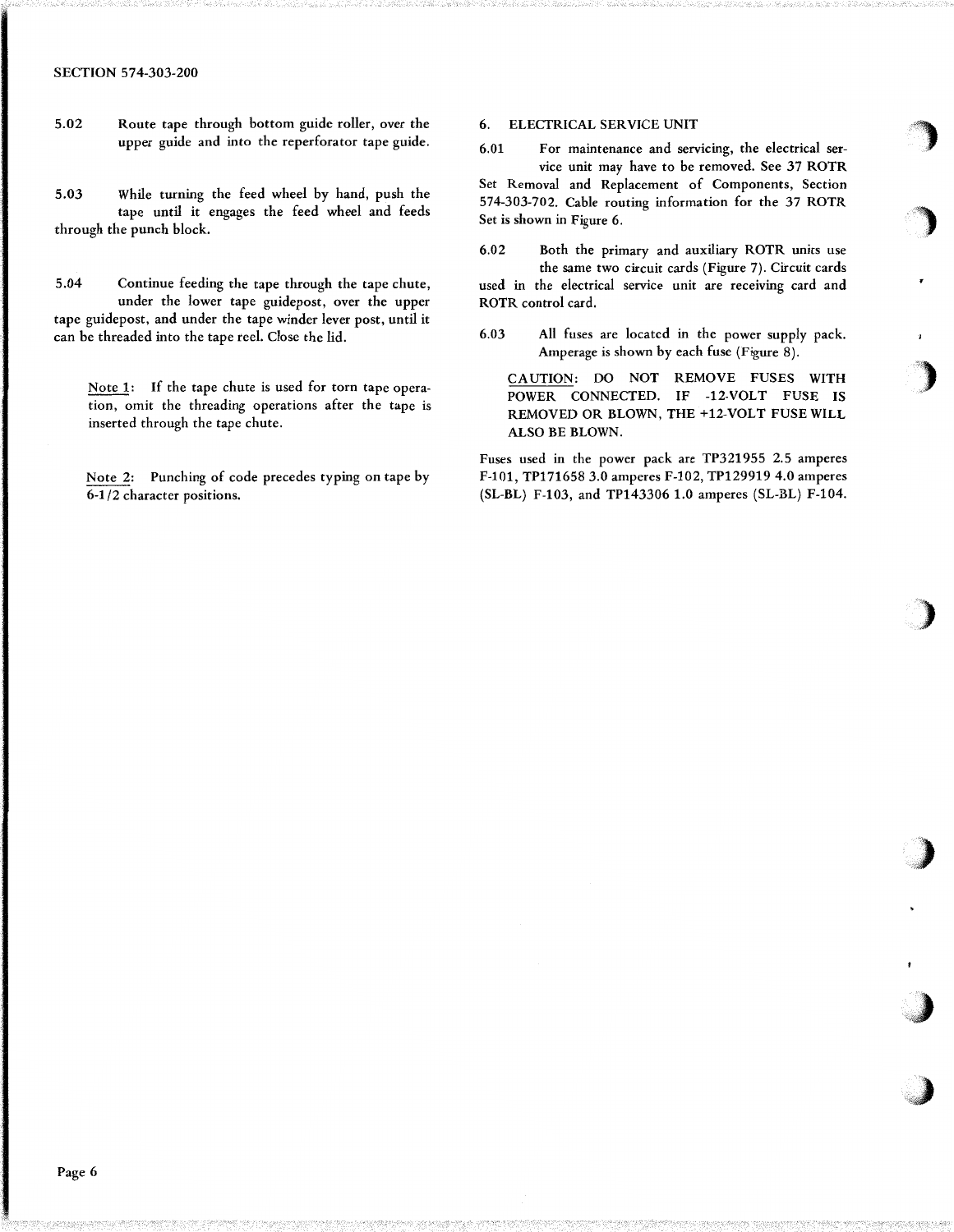

 $\epsilon$ 

(

 $\epsilon$ 

 $\epsilon$ 

 $\big($ 

(

(.

(Right Front View)

# Figure 6 - Cable Routing and Connections